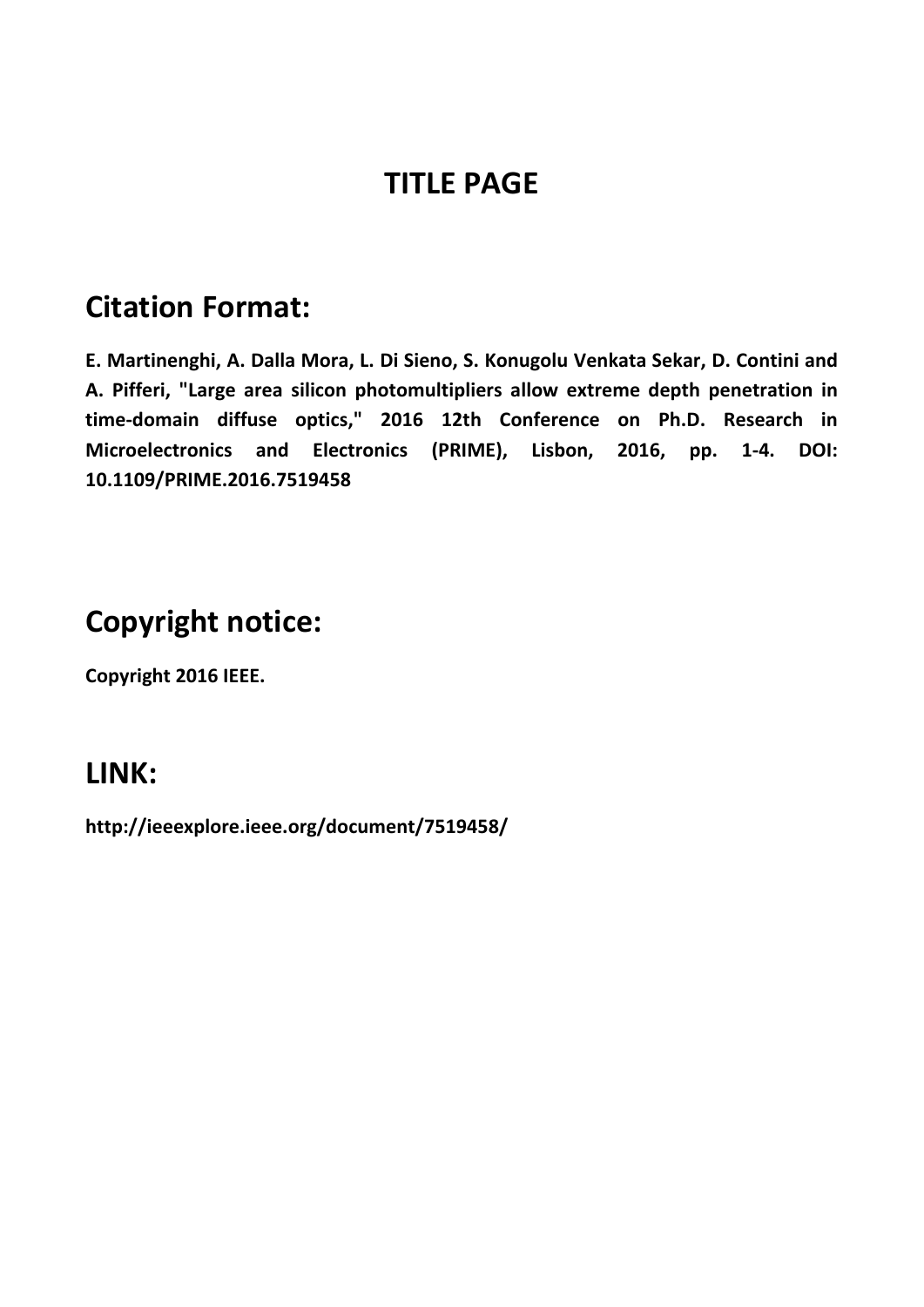# Large area silicon photomultipliers allow extreme depth penetration in time-domain diffuse optics

E. Martinenghi, A. Dalla Mora, L. Di Sieno, S. Konugolu Venkata Sekar, D. Contini and A. Pifferi Dipartimento di Fisica, Politecnico di Milano

Piazza Leonardo da Vinci 32, I-20133 Milano, Italy

edoardo.martinenghi@polimi.it

*Abstract***—We present the design of a novel single-photon timing module, based on a Silicon Photomultiplier (SiPM) featuring a collection area of 9 mm<sup>2</sup> . It reaches a Single-Photon Timing Resolution of about 140 ps, thus being suitable for diffuse optics application. The small size of the instrument (5 cm x 4 cm x 10 cm) allows placing it directly in contact with the sample under investigation, maximizing that way the signal harvesting. Thanks to that, it is possible to increase the source detector distance up to 6 cm or more, therefore enhancing the penetration depth up to an impressive value of 4 cm and paving the way to the exploration of the deepest human body structures in a completely non-invasive approach.**

#### *Keywords—Silicon Photomultipliers; Time Domain Diffuse Optics; Time-Correlated Single-Photon Counting;*

#### I. INTRODUCTION

A growing interest for clinical diagnostic imaging is spreading in the last decades; among all the imaging techniques, only few of them are completely non-invasive. This is the case of Diffuse Optics (DO) [1] since by injecting light within the 600-1000 nm range and collecting photons re-emitted from the diffusive medium at a certain distance  $\rho$ , it is possible to characterize the sample optical properties, which are strictly related to the tissue composition. By the means of this technique it is possible to study a wide number of biological tissue such as the brain [2] or the breast [3], or assess the quality of food [4] and many others. The traditional DO approach makes use of a continuous wave  $(CW)$  laser source. In this case, upon increasing  $\rho$ , deeper layers inside the sample are probed. Alternatively, it is possible to use a Time Domain (TD) technique. In TD-DO a pulsed laser is injected into the sample: in this way photons that have investigated deeper layers are the ones that are reemitted at later times *t* [5]. The penetration depth in TD-DO is independent of the source-detector distance, but the use of large distances can reduce the amount of early photons with respect to the useful late ones. While travelling into a scattering medium, light is strongly attenuated, thus resulting into a very faint re-emitted signal; hence, by increasing the  $\rho$ , the collected light intensity is reduced. For this reason it is mandatory to employ large-area photodetectors in order to maximize the light harvesting.

Photocathode-based detectors such as PhotoMultiplier Tubes (PMTs) have been widely used in TD-DO [6] thanks

to their large active areas, but they are bulky, expensive and fragile. Additionally, they are sensitive to high light exposure. Only recently Silicon Photomultiplier (SiPMs) have been proposed as a possible revolutionary alternative to PMTs [7], [8] thus resulting in an impressive reduction in the whole system complexity and cost and paving the way to the design of novel TD-DO systems, where hundreds of channels can be easily parallelized.

A SiPM is made by an array of thousands microcells, each one including a single-photon avalanche diode (SPAD) and a passive quenching resistor; all the cells are connected together to create a single global anode and a single global cathode [9].

Replacing traditional PMT with SiPMs can bring a number of advantages such as: (i) wide active area (up to few mm<sup>2</sup>) and numerical aperture, thus giving an extreme photon harvesting capability, (ii) broad spectral usage range (400-1100 nm), (iii) good temporal resolution (less than 100 ps) [10], (iv) extreme compactness, (v) insensitivity both to magnetic field and high light exposure, (vi) CMOS process compatibility that can allow the integration of the detector with all the ancillary electronics on the same chip [11].

In this paper we present the design of a completely standalone SiPM-based single-photon timing module, employing a commercial 9 mm<sup>2</sup> active area device  $(S13362-3050DG,$ Hamamatsu Photonics, Japan). We firstly describe the module structure and electronics, then we characterize the Single-Photon Time Resolution (SPTR) to validate the feasibility of the system for TD-DO applications. We measure the light harvesting efficiency and, in the end, we explored the capability of the instrument to detect the contrast produce by a fully absorbing inclusion into an homogeneous liquid phantom by comparing both a 9 mm<sup>2</sup> SiPM and a 1 mm<sup>2</sup> one, therefore proving that the higher collection area allows to increase the source-detector separation and reach deeper regions into the sample.

#### II. INSTRUMENT DESCRIPTION

Figure 1 shows the block diagram of the module: the "front-end" board is designed to extract the single photon signal from the 9 mm<sup>2</sup> SiPM. When a photon reaches the detector's active area and triggers the avalanche pulse, a RC network couples the signal to the RF amplifier that generates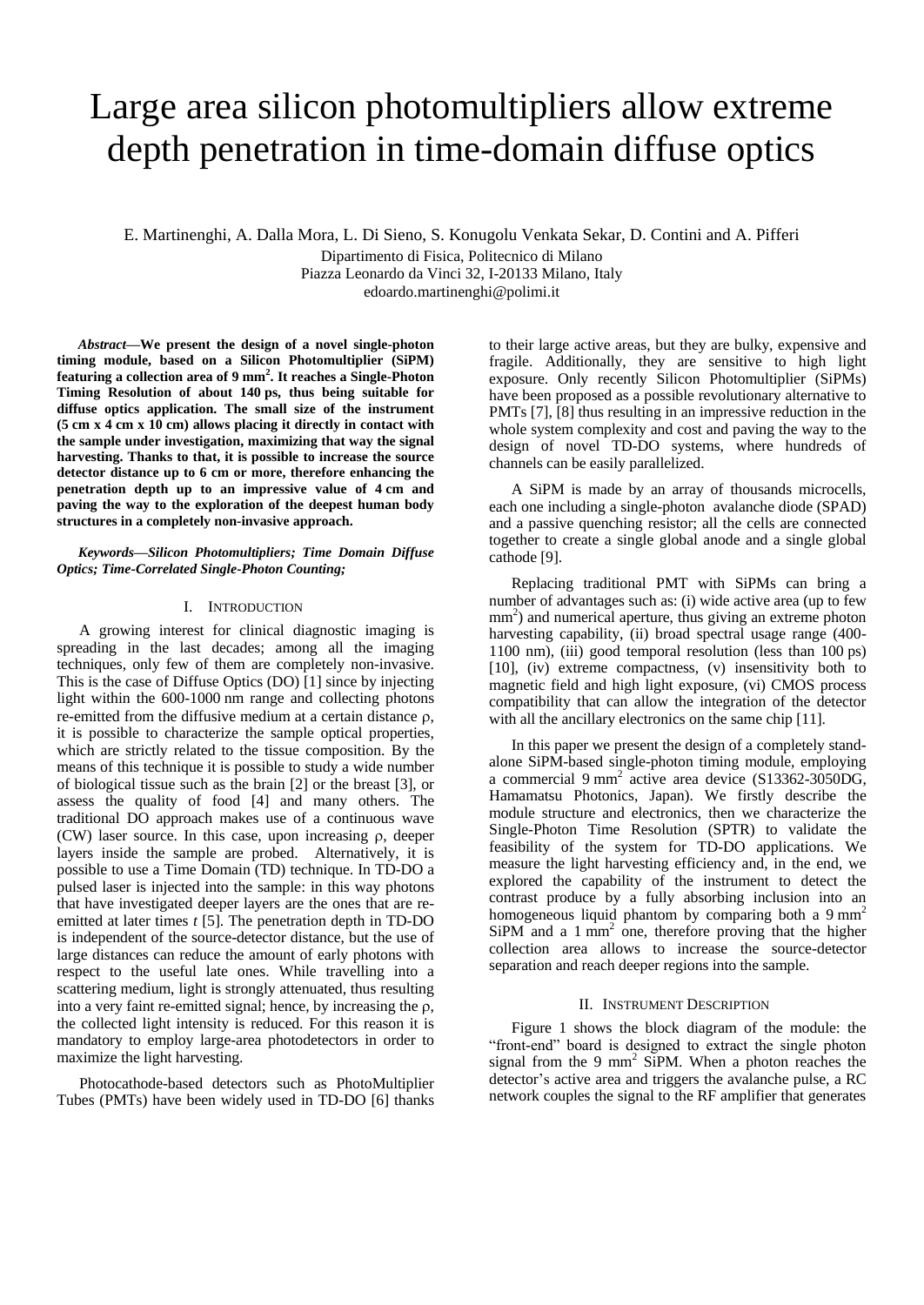

**Figure 1.** Block scheme of the module: the CONTROLLER board sets the device temperature thanks to a Peltier element, being also able to monitor it by the means of a negative temperature coefficient (NTC) resistor. The BIASING board provides all the supply voltages of the module from a global bias input. The RF amplifier (AMPLI) extracts the analog output of the SIPM from the FRONT END that embeds the detector together with the passive readout network.



**Figure 2.** Picture of the module highlighting the compact dimensions (expressed in millimeters).

the output of the module. The design of the RF layout is fundamental to preserve the detector intrinsic temporal resolution by avoiding the degradation of the fast  $(-1 \text{ ns})$  and faint  $(-1 \text{ mV})$  avalanche pulse. The SiPM is packaged with a Thermo-Electric Cooling (TEC) Peltier element. A "TEC Controller" board is able to precisely set (with 0.001°C resolution) the device operative temperature. A Negative Temperature Coefficient (NTC) resistor is used to monitor it. The temperature can be chosen in the range between -10°C



**Figure 3.** Single photon IRF of the system highlighting the single-photon timing resolution with the FWHM of the curve. Three wavelength are shown that cover the DO spectrum of interest.

and 50°C by programming the controller thanks to an USB connection. Finally the "biasing" board provides all the necessary supply voltages starting from a common plug in AC power adapter. The global power consumption of the module mainly depends on the TEC controller output current, reaching a maximum value of 6 W when the device temperature is set at -10°C.

Figure 2 reports a picture of the module: the SiPM is biased at an excess bias value  $V_{EX} = 6 V$ , where  $V_{EX}$  is defined as the difference between the biasing voltage  $V_{POL}$ and the detector breakdown voltage  $V_{BV}$ . Having such a  $V_{EX}$ and cooling the detector at 0°C brought to a total Dark Count Rate (DCR) of about 150k counts per second (cps).

#### III. MODULE CHARACTERIZATION

#### *A. Single photon timing resolution*

To evaluate the module Single-Photon Timing Resolution (SPTR) we acquired the Instrument Response Function (IRF) using a sharp  $(\sim 10 \text{ ps})$  laser pulse by the means of the Time-Correlated Single-Photon Counting (TCSPC) technique [12]. We employed the same set-up described in [10]. The histogram of the arrival times of detected photons is reconstructed thanks to a TCSPC board (SPC130, Becker & Hickl GmbH, Germany). The module output provides the "stop" signal to the timing board, while the "start" one is given by the laser synchronism at a repetition rate of 40 MHz. The total photon detection rate was always kept below the few percent of the laser repetition rate, therefore having a negligible pile-up distortion [12]. The SPTR is calculated as the Full-Width at Half Maximum (FWHM) of the IRF curve.

Figure 3 displays the IRFs acquired at three wavelengths (i.e. 600 nm, 800 nm, 1000 nm), the curves show a constant shape over the wavelength spectrum and point out a SPTR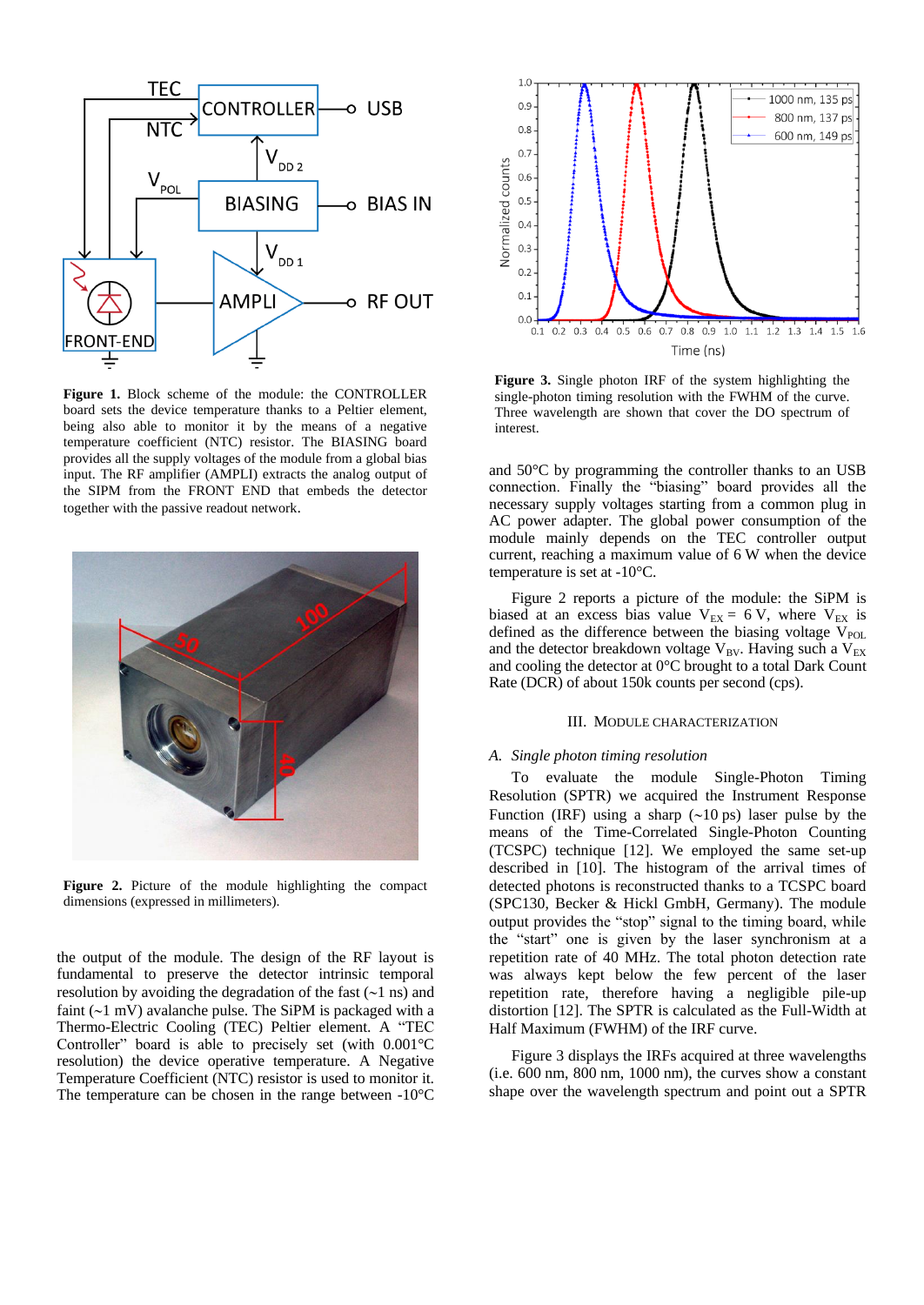

**Figure 4.** Optical responsivity of the 9 mm<sup>2</sup> SiPM module in contact with the sample compared with the  $1 \text{ mm}^2$  one and with a PMT-based instrument employing 3 mm core optical fibers bundle.

of the detector around 140 ps, thus proving the suitability of the SiPM for the TD-DO applications.

#### *B. Spectral Optical Responsivity*

In order to evaluate the light harvesting efficiency of the module, we measured the responsivity parameter as described in the Basic Instrument Performance (BIP) protocol [13]. Compared to the single-photon detection efficiency (PDE), the responsivity parameter takes also in consideration the detector numerical aperture and active area fill factor. To measure it, we placed the module directly in contact with the reference calibrated phantom, therefore exploiting the whole numerical aperture of the detector and avoiding any signal losses due to fiber coupling, thus achieving the maximum light collection. In Figure 4 are reported the obtained results. The module embedding the 9 mm<sup>2</sup> detector shows an impressive increase of the responsivity value of two orders of magnitude with respect to a PMT-based state of the art instrument [6]. The figure also compares the responsivity of an identical module embedding instead a  $1 \text{ mm}^2$  SiPM; in this case the value is one order of magnitude higher since the responsivity linearly depends on the total active area.

#### *C. Contrast measurements*

According to the nEUROPt protocol [14], we characterized the system capability of detecting the contrast produced by a totally absorbing inclusion made by a black cylinder with 100 mm<sup>3</sup> volume, corresponding to a  $\Delta \mu$  = 0.15  $\text{cm}^{-1}$  over a volume of 1 cm<sup>3</sup> [15]. The cylinder is aligned to the middle point of  $\rho$  and it is moved along an increasing depth *z* (ranging from 2.5 mm up to 50 mm) inside an homogeneus liquid phantom, which optical properties were: (i) absorption coefficient  $\mu_a = 0.1 \text{ cm}^{-1}$ , (ii) reduced scattering coefficient  $\mu$ <sub>s</sub>' = 10 cm<sup>-1</sup>. The optical properties are



Figure 5. Contrast (C) produced by the totally absorbing inclusion as a function of the depth. A  $C = 1\%$  is identified as the minimum detectable threshold. The 9 mm<sup>2</sup> SiPM is able to detect  $C = 1\%$  at the depth of around 4 cm when the distance  $\rho$ is fixed at  $6 \text{ cm}$ . Instead the  $1 \text{ mm}^2$  detector can reach a maximum depth of around 3cm, employing a  $\rho = 3$  cm.

obtained by mixing a precise quantity of both Intralipid-20%, India ink and water, whose optical properties are well characterized [16].

As a laser source, we used a commercially available pulsed laser diode (PDL, Picoquant, Germany) at the wavelenght  $\lambda = 690$  nm and 40 MHz repetition rate. The laser was able to deliver a maximum average power of about 1 mW, keeping the FWHM of the laser pulse under 100 ps.

Thanks to the high signal harvesting, we were able to use a  $\rho = 60$  mm for the 9 mm<sup>2</sup> detector, while for the 1 mm<sup>2</sup> we used  $\rho = 30$  mm. Figure 5 reports the contrast as a function of the inclusion depth, calculated as  $C = (N_0-N)/N_0$ , where  $N_0$  is the total number of photon counts for the unperturbated case (i.e. inclusion removed from the phantom), while N is the same entity for the perturbated case. The 1 mm<sup>2</sup> SiPM module can detect the inclusion, with a contrast  $C = 1\%$ (which is usually consider as the smallest contrast detectable) down to a depth of about 3 cm (close to the state of the art system for TD-DO [6]). Instead, keeping the same threshold of  $C = 1\%$ , the 9 mm<sup>2</sup> is instead able to reach the impressive depth of 4 cm.

#### IV. CONCLUSION

We presented the design of a novel single-photon timing module based on a SiPM with a photosensitive area of 9 mm<sup>2</sup> . The module features a SPTR of about 140 ps within the 600-1000 nm wavelength range. This temporal resolution is suitable for time-domain diffuse optics application.

Thanks to its compact dimensions  $(5 \text{ cm } x \text{ 4 cm } x \text{ 10 cm})$ the module can be placed in direct contact with the sample, thus maximizing the signal harvesting and allowing to increase the source detector separation in TD-DO